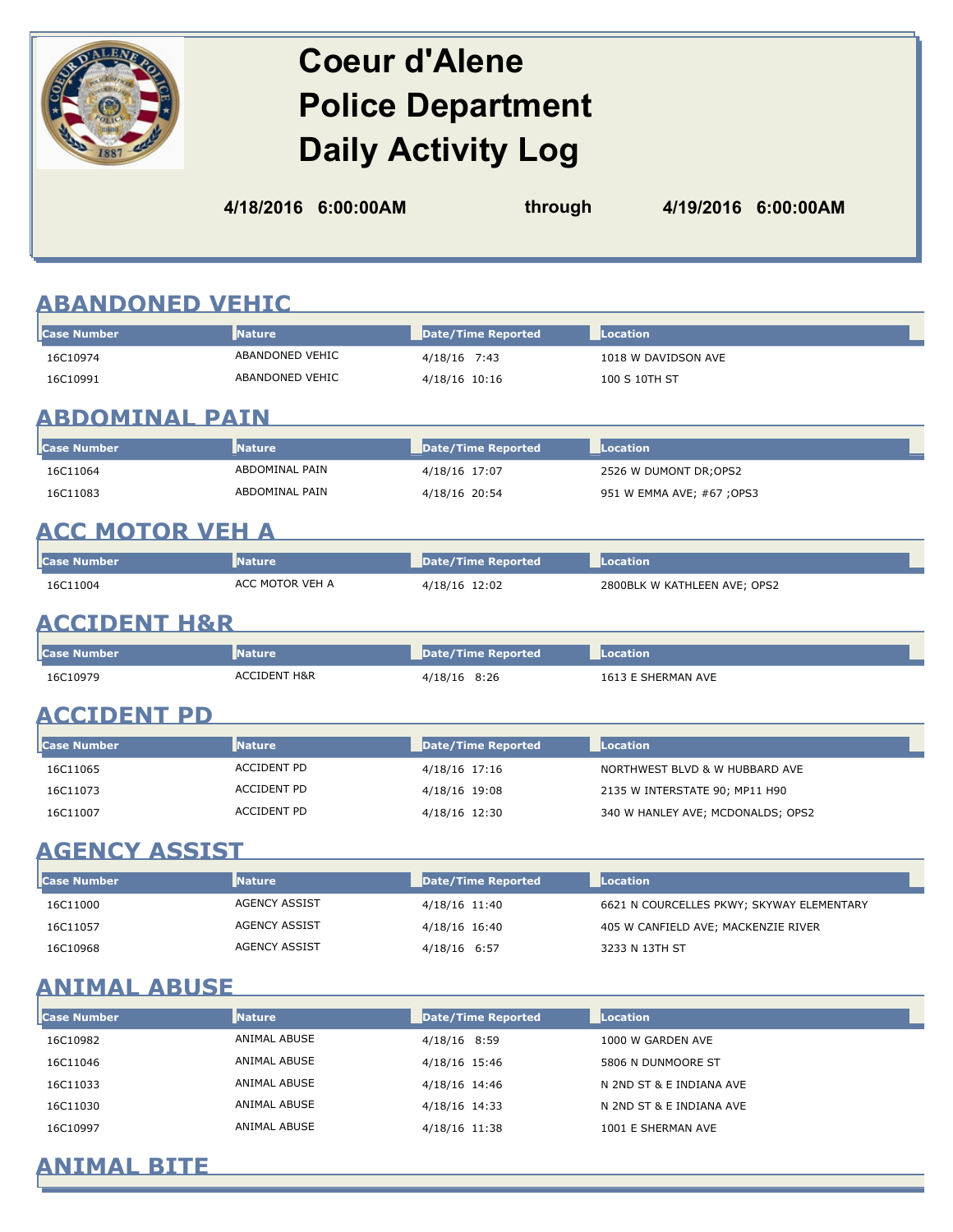### **ANIMAL BITE**

| <b>Case Number</b> | <b>Nature</b>  | Date/Time Reported | Location                              |
|--------------------|----------------|--------------------|---------------------------------------|
| 16C11059           | ANIMAL BITE    | 4/18/16 16:57      | N 9TH ST & E SPOKANE AVE; SPOKANE AVE |
| ANIMAL CONTAIN     |                |                    |                                       |
| <b>Case Number</b> | <b>Nature</b>  | Date/Time Reported | Location                              |
| 16C11008           | ANIMAL CONTAIN | 4/18/16 12:11      | W CANFIELD AVE & N COURCELLES PKWY    |

<u> 1989 - Johann Stoff, deutscher Stoffen und der Stoffen und der Stoffen und der Stoffen und der Stoffen und der</u>

#### **ANIMAL DAL**

| <b>I</b> Case Number | <b>Nature</b> | Date/Time Reported | <b>Location</b>                  |
|----------------------|---------------|--------------------|----------------------------------|
| 16C10981             | ANIMAL DAL    | 4/18/16 8:53       | N HOWARD ST & W QUIET PLACE LOOP |
| 16C10993             | ANIMAL DAL    | 4/18/16 10:37      | E GARDEN AVE & N 3RD ST          |

# **ANIMAL LOST**

| <b>Case Number</b> | <b>Nature</b> | Date/Time Reported | <b>Location</b>    |
|--------------------|---------------|--------------------|--------------------|
| 16C10992           | ANIMAL LOST   | 4/18/16 10:20      | 711 W LACROSSE AVE |

#### **ANIMAL PROBLEM**

| <b>I</b> Case Number | <b>Nature</b>  | Date/Time Reported | <b>Location</b>     |
|----------------------|----------------|--------------------|---------------------|
| 16C11009             | ANIMAL PROBLEM | 4/18/16 12:01      | 2001 W VOLTAIRE LN  |
| 16C11021             | ANIMAL PROBLEM | 4/18/16 13:19      | 2999 N LODGEPOLE RD |

# **ANIMAL VICIOUS**

| <b>Case Number</b> | <b>INature</b> | Date/Time Reported | Location         |
|--------------------|----------------|--------------------|------------------|
| 16C11002           | ANIMAL VICIOUS | 4/18/16 11:48      | 3404 N 6TH ST    |
| 16C11020           | ANIMAL VICIOUS | 4/18/16 13:03      | 914 E SPRUCE AVE |

#### **BACK PAIN**

| <b>lc</b> ase Number | <b>Nature</b>    | Date/Time Reported | Location                                |
|----------------------|------------------|--------------------|-----------------------------------------|
| 16C11027             | <b>BACK PAIN</b> | 4/18/16 14:34      | 240 E KATHLEEN AVE ; OPS2               |
| 16C11091             | <b>BACK PAIN</b> | 4/18/16 22:32      | 1820 W LEGENDS PKWY; LEGENDS PKWY; #111 |

### **BATTERY**

| <b>lc</b> ase Number | lNature        | Date/Time Reported | Location               |
|----------------------|----------------|--------------------|------------------------|
| 16C11055             | <b>BATTERY</b> | 4/18/16 16:21      | 3248 N NEEDLE PINES CT |

<u> 1989 - Johann Barn, mars ar breithinn ar breithinn ar breithinn ar breithinn ar breithinn ar breithinn ar br</u>

# **BATTERY/DOMESTC**

| <b>I</b> Case | Nature          | Date/Time Reported | ation             |
|---------------|-----------------|--------------------|-------------------|
| 16C11085      | BATTERY/DOMESTC | 4/18/16 21:07      | 319 E INDIANA AVE |

# **BREATHING DIFF**

| l <b>l</b> Case Number | <b>Nature</b>         | Date/Time Reported | Location                 |
|------------------------|-----------------------|--------------------|--------------------------|
| 16C11001               | <b>BREATHING DIFF</b> | 4/18/16 11:43      | 2290 W PRAIRIE AVE: OPS1 |

### **BURG IN PROGRES**

| <b>Case Number</b> | <b>Nature</b>   | Date/Time Reported | <b>Location</b>     |
|--------------------|-----------------|--------------------|---------------------|
| 16C10990           | BURG IN PROGRES | 4/18/16 10:02      | 3157 N FRUITLAND LN |

**CHEST PAIN**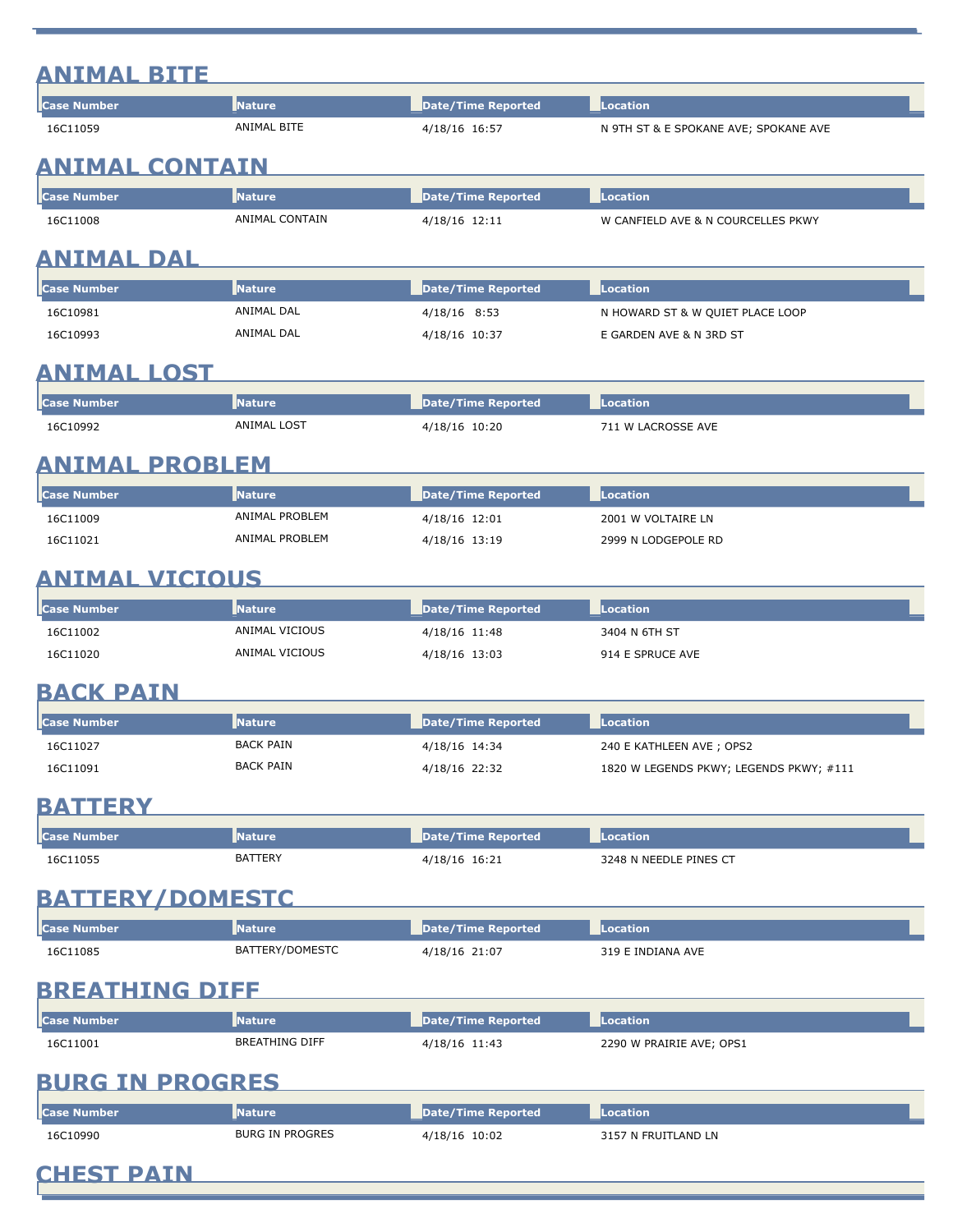### **CHEST PAIN**

| <b>I</b> Case Number | <b>Nature</b> | Date/Time Reported | Location                      |
|----------------------|---------------|--------------------|-------------------------------|
| 16C11040             | CHEST PAIN    | 4/18/16 15:22      | 1905 E FRONT AVE; OPS1        |
| 16C10969             | CHEST PAIN    | 4/18/16 7:09       | 7600 N MINERAL DR; #850; OPS1 |

#### **CHILD ABUSE**

| <b>Case Number</b> | <b>I</b> Nature | Date/Time Reported | <b>Location</b>     |
|--------------------|-----------------|--------------------|---------------------|
| 16C11069           | CHILD ABUSE     | 4/18/16 18:01      | 1519 E HARRISON AVE |
| 16C11092           | CHILD ABUSE     | 4/18/16 22:37      | 5155 N ABBEY CT     |

### **CITIZEN ASSIST**

| <b>Case Number</b> | <b>Nature</b>         | Date/Time Reported | Location                                 |
|--------------------|-----------------------|--------------------|------------------------------------------|
| 16C11063           | <b>CITIZEN ASSIST</b> | 4/18/16 17:06      | 946 E SPRUCE AVE                         |
| 16C10994           | <b>CITIZEN ASSIST</b> | 4/18/16 10:55      | 2201 E LAKESIDE AVE                      |
| 16C11013           | <b>CITIZEN ASSIST</b> | 4/18/16 13:19      | 2420 N 8TH ST                            |
| 16C11022           | <b>CITIZEN ASSIST</b> | 4/18/16 13:56      | 742 E SPOKANE AVE                        |
| 16C10988           | <b>CITIZEN ASSIST</b> | 4/18/16 9:49       | 991 E BEST AVE                           |
| 16C10983           | <b>CITIZEN ASSIST</b> | 4/18/16 8:53       | 3016 N GOVERNMENT WAY                    |
| 16C11038           | <b>CITIZEN ASSIST</b> | 4/18/16 15:27      | 4640 W FAIRWAY DR                        |
| 16C11052           | <b>CITIZEN ASSIST</b> | 4/18/16 15:59      | 946 E SPRUCE AVE                         |
| 16C10978           | <b>CITIZEN ASSIST</b> | $4/18/16$ 8:17     | 6596 N SWAINSON LN                       |
| 16C11011           | <b>CITIZEN ASSIST</b> | 4/18/16 12:53      | 1125 W MARIE AVE; #6                     |
| 16C11075           | <b>CITIZEN ASSIST</b> | 4/18/16 19:22      | 5530 N 4TH ST; COEUR D ALENE HIGH SCHOOL |
| 16C11043           | <b>CITIZEN ASSIST</b> | 4/18/16 15:42      | 2420 N 8TH ST                            |
| 16C11010           | <b>CITIZEN ASSIST</b> | 4/18/16 12:54      | 296 W SUNSET AVE; #23 LAS CHAVELAS       |
| 16C11067           | <b>CITIZEN ASSIST</b> | 4/18/16 17:48      | 946 E SPRUCE AVE                         |
| 16C11041           | <b>CITIZEN ASSIST</b> | 4/18/16 15:37      | 1000 W GARDEN AVE                        |

#### **CITIZEN DISPUTE**

| <b>Case Number</b> | <b>Nature</b>   | Date/Time Reported | Location                               |
|--------------------|-----------------|--------------------|----------------------------------------|
| 16C11018           | CITIZEN DISPUTE | 4/18/16 13:35      | 510 E FOSTER AVE                       |
| 16C11072           | CITIZEN DISPUTE | 4/18/16 18:52      | 105 NORTHWEST BLVD; INDEPENDENCE POINT |
| 16C11093           | CITIZEN DISPUTE | 4/18/16 22:52      | 2805 N 13TH ST                         |

# **CUSTODIAL INTER**

| <b>I</b> Case Number | <b>Nature</b>          | Date/Time Reported | Location            |
|----------------------|------------------------|--------------------|---------------------|
| 16C11062             | CUSTODIAL INTER        | 4/18/16 17:04      | 213 S 10TH ST; #1/2 |
| 16C11070             | <b>CUSTODIAL INTER</b> | 4/18/16 18:11      | 3696 W MANNING LOOP |

#### **DIABETIC**

| <b>I</b> Case Number | <b>Nature</b>   | Date/Time Reported | <b>ILocation</b>                |
|----------------------|-----------------|--------------------|---------------------------------|
| 16C11015             | <b>DIABETIC</b> | 4/18/16 13:28      | 2850 N FRANCIS ST; unit 1; OPS2 |

# **DISORDERLY**

| <b>Case Number</b> | <b>Nature</b>     | Date/Time Reported | <b>Location</b>                                 |
|--------------------|-------------------|--------------------|-------------------------------------------------|
| 16C10970           | <b>DISORDERLY</b> | 4/18/16 7:00       | 3840 N GOVERNMENT WAY                           |
| 16C10989           | DISORDERLY        | 4/18/16 9:57       | 1701 N LINCOLN WAY; KOOTENAI CLINIC FAMILY CARE |

### **DISTURBANCE**

| <b>Case Number</b> | <b>Nature</b> | Date/Time Reported | <b>Exercise Addition</b> |
|--------------------|---------------|--------------------|--------------------------|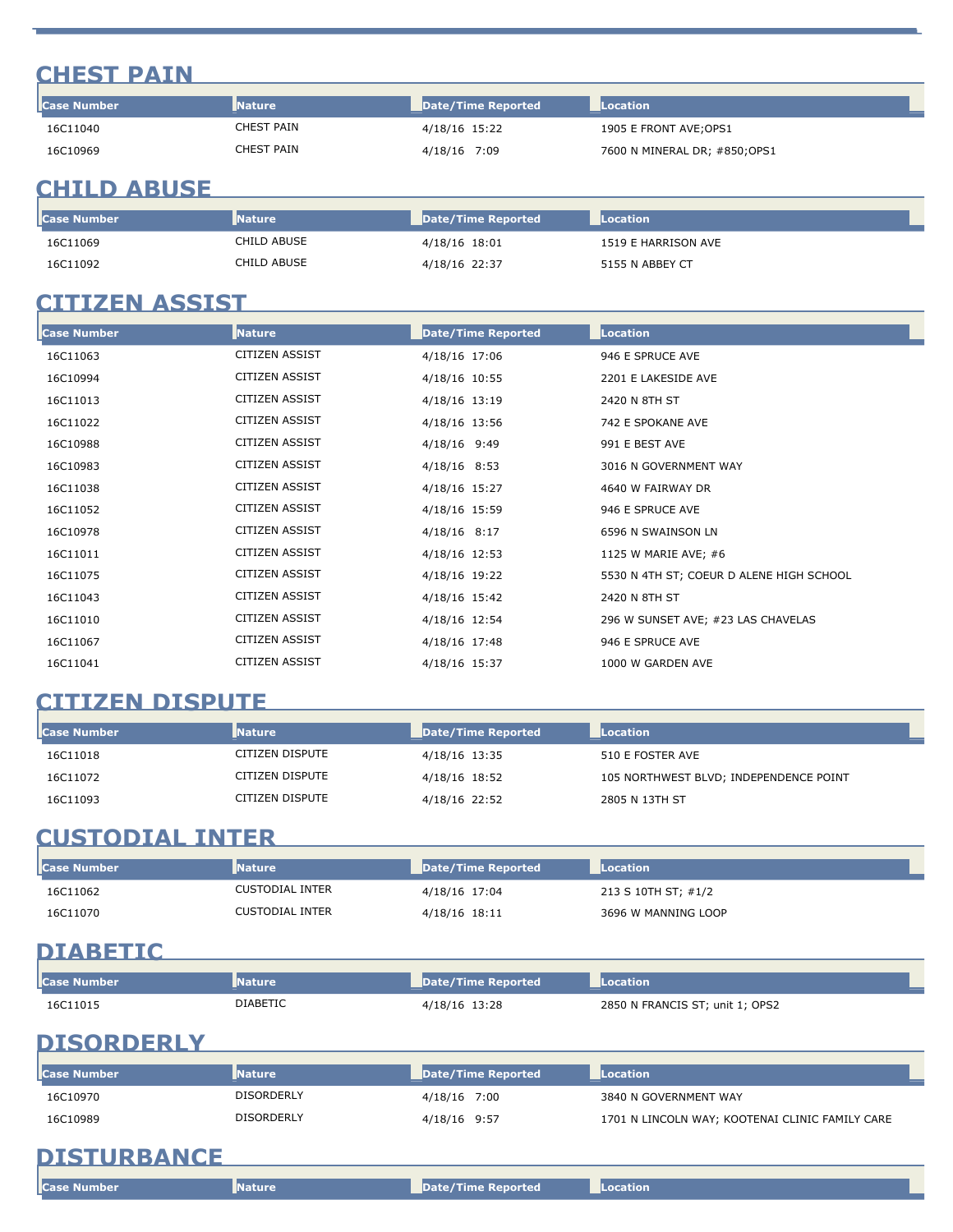# **DISTURBANCE**

| <b>I</b> Case Number | <b>Nature</b>      | Date/Time Reported | <b>Location</b>                        |
|----------------------|--------------------|--------------------|----------------------------------------|
| 16C11049             | <b>DISTURBANCE</b> | 4/18/16 16:05      | 2831 N JULIA ST; FALLS CREEK APARTMENT |
| 16C11037             | <b>DISTURBANCE</b> | 4/18/16 15:22      | N 7TH ST & E WALLACE AVE;              |

# **DOMESTIC DISPUT**

| <b>I</b> Case Number | Nature          | Date/Time Reported | Location         |
|----------------------|-----------------|--------------------|------------------|
| 16C11019             | DOMESTIC DISPUT | 4/18/16 13:36      | 512 E FOSTER AVE |

#### **DUI**

| l <b>l</b> Case Number | <b>Nature</b> | Date/Time Reported | <b>Location</b>      |
|------------------------|---------------|--------------------|----------------------|
| 16C11078               | DUI           | 4/18/16 19:50      | 4 EXIT 14 190 EB OFF |

### **FALL**

| <b>Nature</b> | Date/Time Reported | Location                                |
|---------------|--------------------|-----------------------------------------|
| <b>FALL</b>   | 4/18/16 6:40       | 1820 W LEGENDS PKWY; #202 ;ops2         |
| <b>FALL</b>   | 4/18/16 14:43      | 2340 W SELTICE WAY; OPS3                |
| <b>FALL</b>   | 4/18/16 14:03      | 702 W WALNUT AVE; APT 401 PHASE 2; OPS2 |
| <b>FALL</b>   | $4/19/16$ 0:33     | 1173 E MOON MARIE CT ; ops1             |
| <b>FALL</b>   | 4/18/16 17:02      | 860 E DALTON AVE; OPS2                  |
|               |                    |                                         |

### **FIRE**

| l <b>l</b> Case Number | Nature | Date/Time Reported | Location                   |
|------------------------|--------|--------------------|----------------------------|
| 16C11076               | FIRE   | 4/18/16 19:30      | 1010 E ST MARIES AVE ;ops3 |

#### **FIRE ALARM**

| <b>I</b> Case Number | <b>Nature</b> | Date/Time Reported | <b>Location</b>         |
|----------------------|---------------|--------------------|-------------------------|
| 16C10977             | FIRE ALARM    | 4/18/16 8:01       | 2340 W SELTICE WAY;ops2 |
| 16C11005             | FIRE ALARM    | 4/18/16 12:10      | 206 W IRONWOOD DR; OPS1 |

# **FIRE ASSIST A**

| <b>Case Number</b> | <b>Nature</b> | Date/Time Reported | Location                  |
|--------------------|---------------|--------------------|---------------------------|
| 16C11086           | FIRE ASSIST A | 4/18/16 21:06      | 1521 N 9TH ST; #102 ;OPS3 |

### **FOUND CHILD**

| <b>I</b> Case | Nature      | Date/Time Reported | ation                         |
|---------------|-------------|--------------------|-------------------------------|
| 16C11054      | FOUND CHILD | 1/18/16 16:21      | N BELMONT RD & W NEZ PERCE RD |

# **FOUND PROPERTY**

| <b>I</b> Case Number | <b>Nature</b>         | Date/Time Reported | Location                   |  |
|----------------------|-----------------------|--------------------|----------------------------|--|
| 16C11066             | <b>FOUND PROPERTY</b> | 4/18/16 17:32      | 417 E SHERMAN AVE          |  |
| 16C11090             | <b>FOUND PROPERTY</b> | 4/18/16 22:12      | N 6TH ST & E GARDEN AVE    |  |
| 16C11016             | <b>FOUND PROPERTY</b> | 4/18/16 13:24      | 315 W CANFIELD AVE; TARGET |  |
| 16C11017             | <b>FOUND PROPERTY</b> | 4/18/16 13:22      | 315 W CANFIELD AVE; TARGET |  |
| 16C11047             | <b>FOUND PROPERTY</b> | 4/18/16 15:57      | N 5TH ST & E LOCUST AVE    |  |

### **FRAUD**

| Case Number | <b>Nature</b> | Date/Time Reported | <b>ILocation</b>      |
|-------------|---------------|--------------------|-----------------------|
| 16C10976    | <b>FRAUD</b>  | 4/18/16 7:08       | 1503 E MULLAN AVE: #4 |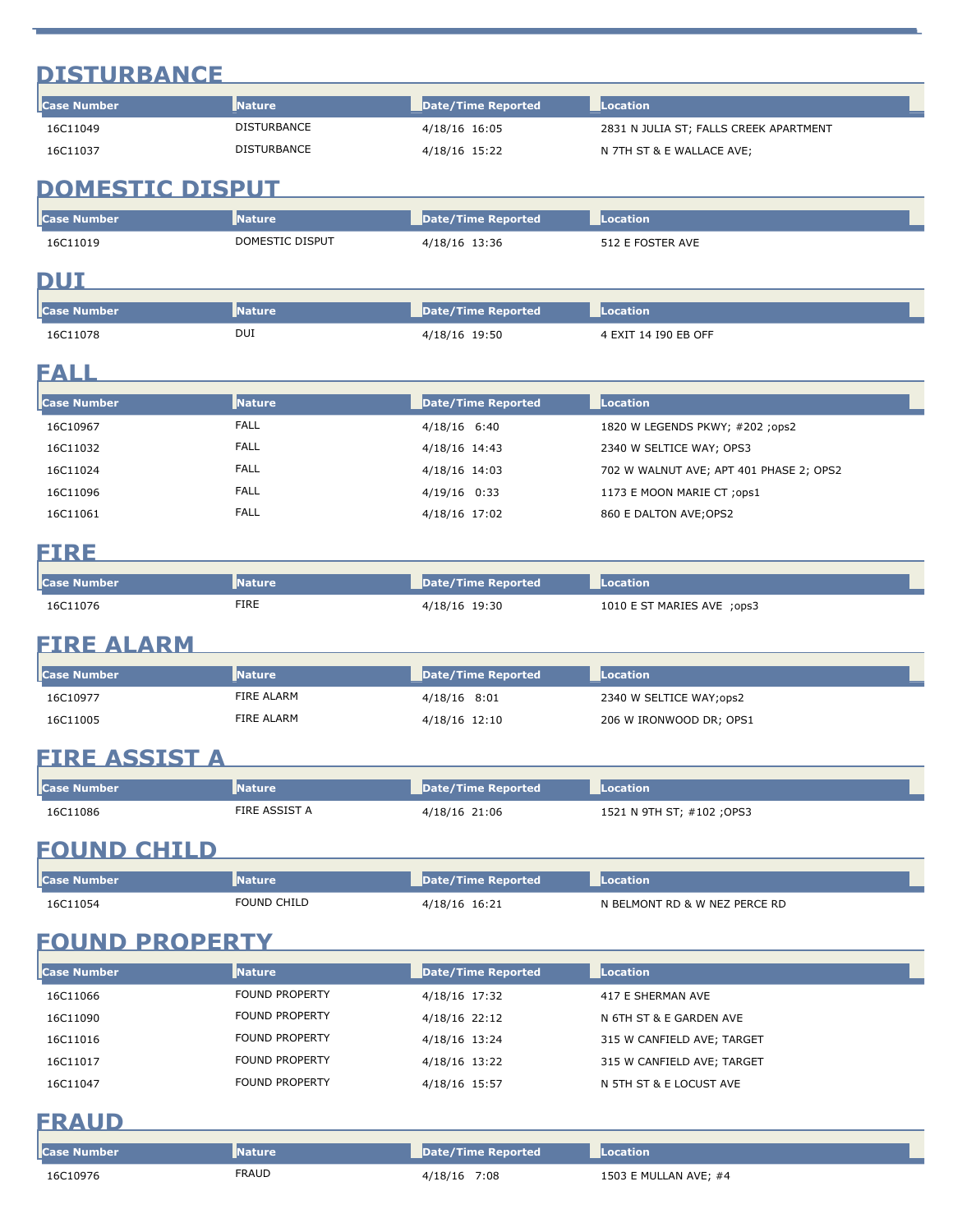|--|

| <b>FRAUD</b><br>2816 N 12TH ST<br>4/18/16 14:10<br><b>HARASSMENT</b><br>Nature<br><b>Date/Time Reported</b><br>Location<br>HARASSMENT<br>4/18/16 11:46<br>1025 W PARK PL<br>HAZARDOUS MAT<br><b>Nature</b><br><b>Date/Time Reported</b><br><b>Location</b><br><b>HAZARDOUS MAT</b><br>4/18/16 14:36<br>700 W IRONWOOD DR<br><b>JUVENILE PROBLE</b><br><b>Nature</b><br><b>Date/Time Reported</b><br><b>Location</b><br>JUVENILE PROBLE<br>N 9TH ST & N ROSE LN<br>4/18/16 15:48<br><b>JUVENILE PROBLE</b><br>4/18/16 14:51<br>N RAMSEY RD & W KATHLEEN AVE<br><b>EWD&amp;LASCIVIOUS</b><br><b>Case Number</b><br><b>Nature</b><br><b>Date/Time Reported</b><br><b>Location</b><br>LEWD&LASCIVIOUS<br>4/18/16 11:39<br>12TH ST<br><b>LOCATED RUNAWAY</b><br><b>Nature</b><br><b>Date/Time Reported</b><br><b>Location</b><br>LOCATED RUNAWAY<br>4/18/16 13:58<br>930 N 15TH ST; LAKES MAGNET MIDDLE SCHOOL<br>TERING<br><b>Nature</b><br><b>Date/Time Reported</b><br><b>Location</b><br>LOITERING<br>4/18/16 21:16<br>1720 N 8TH ST<br><b>INJURY</b><br><b>Nature</b><br><b>Location</b><br><b>Case Number</b><br><b>Date/Time Reported</b><br>MAL INJURY<br>4/18/16 15:07<br>5500 N GOVERNMENT WAY<br><b>NOISE COMPLAINT</b><br><b>Case Number</b><br><b>Nature</b><br><b>Date/Time Reported</b><br>Location<br>NOISE COMPLAINT<br>16C11082<br>4/18/16 20:31<br>2712 N HOWARD ST<br>NOISE COMPLAINT<br>16C11014<br>4/18/16 13:24<br>2340 N HONEYSUCKLE DR<br><b>NOISE COMPLAINT</b><br>16C10973<br>3016 N GOVERNMENT WAY<br>4/18/16 7:35<br><b>PARKING PROBLEM</b><br><b>Nature</b><br><b>Date/Time Reported</b><br><b>Location</b><br>PARKING PROBLEM<br>4/18/16 15:15<br>2926 W THORNDALE LOOP<br>PARKING PROBLEM<br>4/18/16 16:08<br>406 N 20TH ST<br>PARKING PROBLEM<br>4/18/16 18:31<br>N HUBBARD AVE & E ROSENBERRY DR<br><b>PHONE CONTACT</b> | <b>Case Number</b> | <b>Nature</b> | <b>Date/Time Reported</b> | <b>Location</b> |
|-------------------------------------------------------------------------------------------------------------------------------------------------------------------------------------------------------------------------------------------------------------------------------------------------------------------------------------------------------------------------------------------------------------------------------------------------------------------------------------------------------------------------------------------------------------------------------------------------------------------------------------------------------------------------------------------------------------------------------------------------------------------------------------------------------------------------------------------------------------------------------------------------------------------------------------------------------------------------------------------------------------------------------------------------------------------------------------------------------------------------------------------------------------------------------------------------------------------------------------------------------------------------------------------------------------------------------------------------------------------------------------------------------------------------------------------------------------------------------------------------------------------------------------------------------------------------------------------------------------------------------------------------------------------------------------------------------------------------------------------------------------------------------------------------------------------------------------------------------|--------------------|---------------|---------------------------|-----------------|
|                                                                                                                                                                                                                                                                                                                                                                                                                                                                                                                                                                                                                                                                                                                                                                                                                                                                                                                                                                                                                                                                                                                                                                                                                                                                                                                                                                                                                                                                                                                                                                                                                                                                                                                                                                                                                                                       | 16C11025           |               |                           |                 |
|                                                                                                                                                                                                                                                                                                                                                                                                                                                                                                                                                                                                                                                                                                                                                                                                                                                                                                                                                                                                                                                                                                                                                                                                                                                                                                                                                                                                                                                                                                                                                                                                                                                                                                                                                                                                                                                       |                    |               |                           |                 |
|                                                                                                                                                                                                                                                                                                                                                                                                                                                                                                                                                                                                                                                                                                                                                                                                                                                                                                                                                                                                                                                                                                                                                                                                                                                                                                                                                                                                                                                                                                                                                                                                                                                                                                                                                                                                                                                       | <b>Case Number</b> |               |                           |                 |
|                                                                                                                                                                                                                                                                                                                                                                                                                                                                                                                                                                                                                                                                                                                                                                                                                                                                                                                                                                                                                                                                                                                                                                                                                                                                                                                                                                                                                                                                                                                                                                                                                                                                                                                                                                                                                                                       | 16C11003           |               |                           |                 |
|                                                                                                                                                                                                                                                                                                                                                                                                                                                                                                                                                                                                                                                                                                                                                                                                                                                                                                                                                                                                                                                                                                                                                                                                                                                                                                                                                                                                                                                                                                                                                                                                                                                                                                                                                                                                                                                       |                    |               |                           |                 |
|                                                                                                                                                                                                                                                                                                                                                                                                                                                                                                                                                                                                                                                                                                                                                                                                                                                                                                                                                                                                                                                                                                                                                                                                                                                                                                                                                                                                                                                                                                                                                                                                                                                                                                                                                                                                                                                       | <b>Case Number</b> |               |                           |                 |
|                                                                                                                                                                                                                                                                                                                                                                                                                                                                                                                                                                                                                                                                                                                                                                                                                                                                                                                                                                                                                                                                                                                                                                                                                                                                                                                                                                                                                                                                                                                                                                                                                                                                                                                                                                                                                                                       | 16C11028           |               |                           |                 |
|                                                                                                                                                                                                                                                                                                                                                                                                                                                                                                                                                                                                                                                                                                                                                                                                                                                                                                                                                                                                                                                                                                                                                                                                                                                                                                                                                                                                                                                                                                                                                                                                                                                                                                                                                                                                                                                       |                    |               |                           |                 |
|                                                                                                                                                                                                                                                                                                                                                                                                                                                                                                                                                                                                                                                                                                                                                                                                                                                                                                                                                                                                                                                                                                                                                                                                                                                                                                                                                                                                                                                                                                                                                                                                                                                                                                                                                                                                                                                       | <b>Case Number</b> |               |                           |                 |
|                                                                                                                                                                                                                                                                                                                                                                                                                                                                                                                                                                                                                                                                                                                                                                                                                                                                                                                                                                                                                                                                                                                                                                                                                                                                                                                                                                                                                                                                                                                                                                                                                                                                                                                                                                                                                                                       | 16C11045           |               |                           |                 |
|                                                                                                                                                                                                                                                                                                                                                                                                                                                                                                                                                                                                                                                                                                                                                                                                                                                                                                                                                                                                                                                                                                                                                                                                                                                                                                                                                                                                                                                                                                                                                                                                                                                                                                                                                                                                                                                       | 16C11034           |               |                           |                 |
|                                                                                                                                                                                                                                                                                                                                                                                                                                                                                                                                                                                                                                                                                                                                                                                                                                                                                                                                                                                                                                                                                                                                                                                                                                                                                                                                                                                                                                                                                                                                                                                                                                                                                                                                                                                                                                                       |                    |               |                           |                 |
|                                                                                                                                                                                                                                                                                                                                                                                                                                                                                                                                                                                                                                                                                                                                                                                                                                                                                                                                                                                                                                                                                                                                                                                                                                                                                                                                                                                                                                                                                                                                                                                                                                                                                                                                                                                                                                                       |                    |               |                           |                 |
|                                                                                                                                                                                                                                                                                                                                                                                                                                                                                                                                                                                                                                                                                                                                                                                                                                                                                                                                                                                                                                                                                                                                                                                                                                                                                                                                                                                                                                                                                                                                                                                                                                                                                                                                                                                                                                                       | 16C10998           |               |                           |                 |
|                                                                                                                                                                                                                                                                                                                                                                                                                                                                                                                                                                                                                                                                                                                                                                                                                                                                                                                                                                                                                                                                                                                                                                                                                                                                                                                                                                                                                                                                                                                                                                                                                                                                                                                                                                                                                                                       |                    |               |                           |                 |
|                                                                                                                                                                                                                                                                                                                                                                                                                                                                                                                                                                                                                                                                                                                                                                                                                                                                                                                                                                                                                                                                                                                                                                                                                                                                                                                                                                                                                                                                                                                                                                                                                                                                                                                                                                                                                                                       |                    |               |                           |                 |
|                                                                                                                                                                                                                                                                                                                                                                                                                                                                                                                                                                                                                                                                                                                                                                                                                                                                                                                                                                                                                                                                                                                                                                                                                                                                                                                                                                                                                                                                                                                                                                                                                                                                                                                                                                                                                                                       | <b>Case Number</b> |               |                           |                 |
|                                                                                                                                                                                                                                                                                                                                                                                                                                                                                                                                                                                                                                                                                                                                                                                                                                                                                                                                                                                                                                                                                                                                                                                                                                                                                                                                                                                                                                                                                                                                                                                                                                                                                                                                                                                                                                                       | 16C11023           |               |                           |                 |
|                                                                                                                                                                                                                                                                                                                                                                                                                                                                                                                                                                                                                                                                                                                                                                                                                                                                                                                                                                                                                                                                                                                                                                                                                                                                                                                                                                                                                                                                                                                                                                                                                                                                                                                                                                                                                                                       | OI                 |               |                           |                 |
|                                                                                                                                                                                                                                                                                                                                                                                                                                                                                                                                                                                                                                                                                                                                                                                                                                                                                                                                                                                                                                                                                                                                                                                                                                                                                                                                                                                                                                                                                                                                                                                                                                                                                                                                                                                                                                                       | <b>Case Number</b> |               |                           |                 |
|                                                                                                                                                                                                                                                                                                                                                                                                                                                                                                                                                                                                                                                                                                                                                                                                                                                                                                                                                                                                                                                                                                                                                                                                                                                                                                                                                                                                                                                                                                                                                                                                                                                                                                                                                                                                                                                       | 16C11088           |               |                           |                 |
|                                                                                                                                                                                                                                                                                                                                                                                                                                                                                                                                                                                                                                                                                                                                                                                                                                                                                                                                                                                                                                                                                                                                                                                                                                                                                                                                                                                                                                                                                                                                                                                                                                                                                                                                                                                                                                                       | MAL                |               |                           |                 |
|                                                                                                                                                                                                                                                                                                                                                                                                                                                                                                                                                                                                                                                                                                                                                                                                                                                                                                                                                                                                                                                                                                                                                                                                                                                                                                                                                                                                                                                                                                                                                                                                                                                                                                                                                                                                                                                       |                    |               |                           |                 |
|                                                                                                                                                                                                                                                                                                                                                                                                                                                                                                                                                                                                                                                                                                                                                                                                                                                                                                                                                                                                                                                                                                                                                                                                                                                                                                                                                                                                                                                                                                                                                                                                                                                                                                                                                                                                                                                       | 16C11039           |               |                           |                 |
|                                                                                                                                                                                                                                                                                                                                                                                                                                                                                                                                                                                                                                                                                                                                                                                                                                                                                                                                                                                                                                                                                                                                                                                                                                                                                                                                                                                                                                                                                                                                                                                                                                                                                                                                                                                                                                                       |                    |               |                           |                 |
|                                                                                                                                                                                                                                                                                                                                                                                                                                                                                                                                                                                                                                                                                                                                                                                                                                                                                                                                                                                                                                                                                                                                                                                                                                                                                                                                                                                                                                                                                                                                                                                                                                                                                                                                                                                                                                                       |                    |               |                           |                 |
|                                                                                                                                                                                                                                                                                                                                                                                                                                                                                                                                                                                                                                                                                                                                                                                                                                                                                                                                                                                                                                                                                                                                                                                                                                                                                                                                                                                                                                                                                                                                                                                                                                                                                                                                                                                                                                                       |                    |               |                           |                 |
|                                                                                                                                                                                                                                                                                                                                                                                                                                                                                                                                                                                                                                                                                                                                                                                                                                                                                                                                                                                                                                                                                                                                                                                                                                                                                                                                                                                                                                                                                                                                                                                                                                                                                                                                                                                                                                                       |                    |               |                           |                 |
|                                                                                                                                                                                                                                                                                                                                                                                                                                                                                                                                                                                                                                                                                                                                                                                                                                                                                                                                                                                                                                                                                                                                                                                                                                                                                                                                                                                                                                                                                                                                                                                                                                                                                                                                                                                                                                                       |                    |               |                           |                 |
|                                                                                                                                                                                                                                                                                                                                                                                                                                                                                                                                                                                                                                                                                                                                                                                                                                                                                                                                                                                                                                                                                                                                                                                                                                                                                                                                                                                                                                                                                                                                                                                                                                                                                                                                                                                                                                                       |                    |               |                           |                 |
|                                                                                                                                                                                                                                                                                                                                                                                                                                                                                                                                                                                                                                                                                                                                                                                                                                                                                                                                                                                                                                                                                                                                                                                                                                                                                                                                                                                                                                                                                                                                                                                                                                                                                                                                                                                                                                                       |                    |               |                           |                 |
|                                                                                                                                                                                                                                                                                                                                                                                                                                                                                                                                                                                                                                                                                                                                                                                                                                                                                                                                                                                                                                                                                                                                                                                                                                                                                                                                                                                                                                                                                                                                                                                                                                                                                                                                                                                                                                                       | <b>Case Number</b> |               |                           |                 |
|                                                                                                                                                                                                                                                                                                                                                                                                                                                                                                                                                                                                                                                                                                                                                                                                                                                                                                                                                                                                                                                                                                                                                                                                                                                                                                                                                                                                                                                                                                                                                                                                                                                                                                                                                                                                                                                       | 16C11100           |               |                           |                 |
|                                                                                                                                                                                                                                                                                                                                                                                                                                                                                                                                                                                                                                                                                                                                                                                                                                                                                                                                                                                                                                                                                                                                                                                                                                                                                                                                                                                                                                                                                                                                                                                                                                                                                                                                                                                                                                                       | 16C11050           |               |                           |                 |
|                                                                                                                                                                                                                                                                                                                                                                                                                                                                                                                                                                                                                                                                                                                                                                                                                                                                                                                                                                                                                                                                                                                                                                                                                                                                                                                                                                                                                                                                                                                                                                                                                                                                                                                                                                                                                                                       | 16C11071           |               |                           |                 |
|                                                                                                                                                                                                                                                                                                                                                                                                                                                                                                                                                                                                                                                                                                                                                                                                                                                                                                                                                                                                                                                                                                                                                                                                                                                                                                                                                                                                                                                                                                                                                                                                                                                                                                                                                                                                                                                       |                    |               |                           |                 |

| <b>Case Number</b> | <b>Nature</b> | Date/Time Reported | <b>Location</b>        |
|--------------------|---------------|--------------------|------------------------|
| 16C11042           | PHONE CONTACT | 4/18/16 15:39      | 3818 N SCHREIBER WAY   |
| 16C11084           | PHONE CONTACT | 4/18/16 21:03      | 3249 N NEEDLE PINES CT |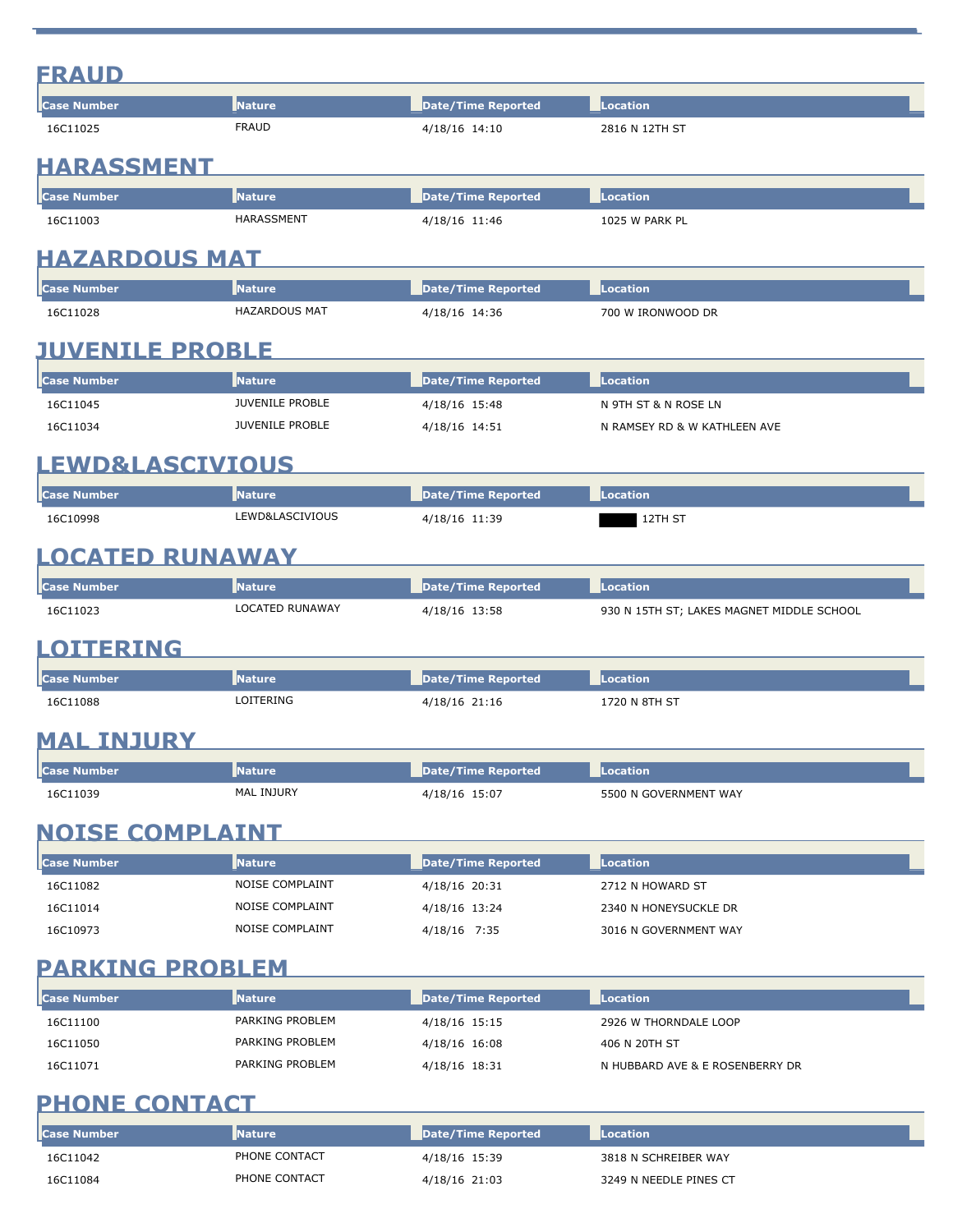# **PHONE CONTACT**

| <b>I</b> Case Number | <b>Nature</b> | Date/Time Reported | <b>Location</b>      |
|----------------------|---------------|--------------------|----------------------|
| 16C11060             | PHONE CONTACT | 4/18/16 16:56      | 3818 N SCHREIBER WAY |
| AFV AFFENAF          |               |                    |                      |

#### **SEX OFFENSE**

| <b>I</b> Case Number | <b>Nature</b>      | Date/Time Reported | Location |
|----------------------|--------------------|--------------------|----------|
| 16C11048             | <b>SEX OFFENSE</b> | 4/18/16 15:25      | 4TH ST;  |

#### **SICK SICK SICK**

| <b>Case Number</b> | <b>Nature</b> | Date/Time Reported | Location                  |
|--------------------|---------------|--------------------|---------------------------|
| 16C10996           | SICK          | 4/18/16 11:28      | 1301 E HASTINGS AVE; OPS3 |
| 16C11044           | <b>SICK</b>   | 4/18/16 15:42      | 401 W EMMA AVE;OPS2       |
| 16C10985           | <b>SICK</b>   | 4/18/16 9:14       | 1304 E INDIANA AVE;OPS3   |

# **SUPPLEMENTAL**

| l <b>l</b> Case Number | <b>Nature</b> | Date/Time Reported | Location                          |
|------------------------|---------------|--------------------|-----------------------------------|
| 16C11035               | SUPPLEMENTAL  | 4/18/16 14:57      | N 18TH ST & E LAKESIDE AVE        |
| 16C11080               | SUPPLEMENTAL  | 4/18/16 20:01      | 2754 N RAMSEY RD; JACK IN THE BOX |

### **SUSPICIOUS**

| <b>Case Number</b> | <b>Nature</b>     | Date/Time Reported | <b>Location</b>         |
|--------------------|-------------------|--------------------|-------------------------|
| 16C11026           | <b>SUSPICIOUS</b> | 4/18/16 14:26      | N 6TH ST & E GARDEN AVE |
| 16C11094           | SUSPICIOUS        | 4/18/16 23:21      | 1710 E GILBERT AVE      |
| 16C11056           | <b>SUSPICIOUS</b> | 4/18/16 16:25      | 406 W NEIDER AVE        |

# **THEFT PETIT**

| <b>I</b> Case Number | <b>Nature</b> | Date/Time Reported | Location                      |
|----------------------|---------------|--------------------|-------------------------------|
| 16C11006             | THEFT PETIT   | 4/18/16 12:19      | 2009 N MAIN ST; BUCKLE        |
| 16C11087             | THEFT PETIT   | 4/18/16 20:37      | 220 W IRONWOOD DR; ALBERTSONS |

# **THREATENING**

| <b>Case Number</b> | <b>Nature</b> | Date/Time Reported | Location                                  |
|--------------------|---------------|--------------------|-------------------------------------------|
| 16C11077           | THREATENING   | 4/18/16 19:37      | 5530 N 4TH ST; COEUR D ALENE HIGH SCHOOL  |
| 16C10986           | THREATENING   | 4/18/16 9:17       | 1053 W EMMA AVE                           |
| 16C11029           | THREATENING   | 4/18/16 14:37      | 3016 N GOVERNMENT WAY; #29                |
| 16C10999           | THREATENING   | 4/18/16 11:39      | 5530 N 4TH ST; COEUR D' ALENE HIGH SCHOOL |

#### **TRAFFIC HAZARD**

| <b>Case Number</b> | <b>Nature</b>  | Date/Time Reported | Location                                |
|--------------------|----------------|--------------------|-----------------------------------------|
| 16C10980           | TRAFFIC HAZARD | 4/18/16 8:06       | N HONEYSUCKLE DR & E BEST AVE; BEST AVE |
| 16C10972           | TRAFFIC HAZARD | 4/18/16 7:30       | 997 E INTERSTATE 90; MP13 H90           |
| 16C11031           | TRAFFIC HAZARD | 4/18/16 14:37      | 2555 E INTERSTATE 90; MP14 H90; EB      |

### **TRAFFIC OFFENSE**

| l <b>l</b> Case Number | <b>Nature</b>          | Date/Time Reported | Location                         |  |
|------------------------|------------------------|--------------------|----------------------------------|--|
| 16C11089               | <b>TRAFFIC OFFENSE</b> | 4/18/16 22:04      | E IRONWOOD DR & N GOVERNMENT WAY |  |
| TRAINEA                |                        |                    |                                  |  |

### **TRAUMA**

| <b>Case Number</b> | <b>THE REAL</b> | Date/Time Reported | Location |
|--------------------|-----------------|--------------------|----------|
|                    | Nature          | _____              |          |
|                    |                 |                    |          |